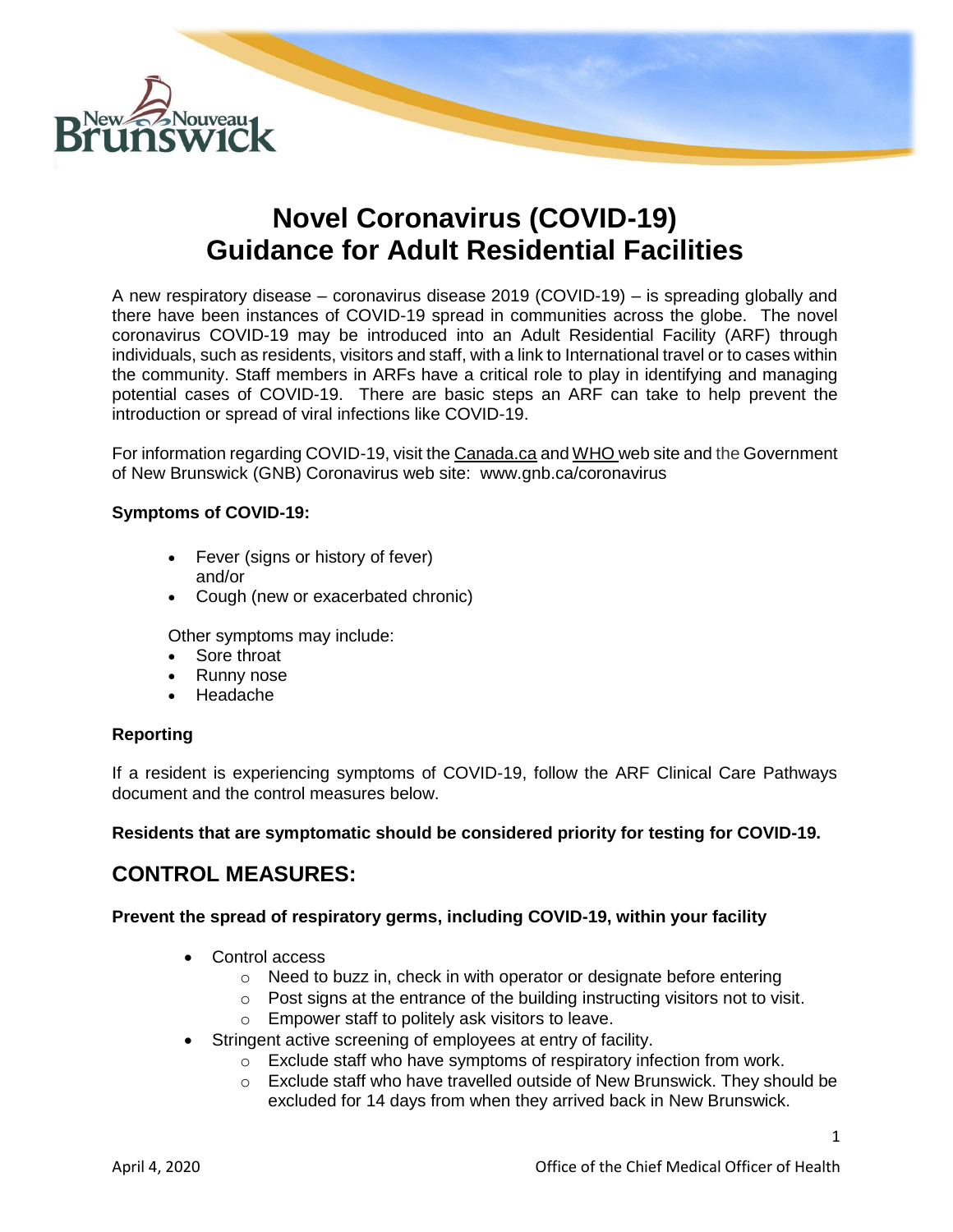

- Monitor residents for respiratory symptoms and/or fever.
- Support hand and respiratory hygiene, as well as cough etiquette by residents, visitors, and employees.
- Restrict residents with fever or acute respiratory symptoms to their room (See Appendix A).
- Residents should maintain social distancing of 2 meters from others at all time.

#### **Hand Hygiene**

Hand washing is an effective way to reduce microbial contamination of hands and should be part of the daily routine of residents, staff and visitors. Soap and water should always be used if hands are visibly soiled and after personal toileting. Use of an alcohol-basedhand rub between 60-90% ethyl alcohol(70% or greater is best against non-enveloped viruses such as norovirus) is also appropriate and is the method of choice for health care settings. Waterless products that contain either no alcohol or alcohol in concentrations of less than 70% should not be used for hand hygiene.

- Ensure access to handwashing facilities following toileting and before meals or food preparation.
- Educate residents on how and when to wash their hands
- Assist residents with hand hygiene where required.
- Ensure alcohol-based hand rub is available and maintained at the point of care, ideally both inside and outside of residents' room.
- Ensure alcohol-based hand rub is located and maintained at entrances to the facility.
- Soap and water are required if hands are visibly soiled and after personal toileting.
- Make sure tissues are available and any sink is well-stocked with soap and paper towels for hand washing.
- Post signage directing all persons entering the building to wash their hands.
- Educate staff on the 4 critical moments for hand hygiene and review on a regular basis.
- See Appendix B for directions for staff and Appendix C for residents and visitors regarding hand hygiene.

# **Respiratory Hygiene**

- Respiratory hygiene should be encouraged for residents who have respiratory symptoms.
- Contain respiratory secretions by using tissues to cover the mouth and nose during coughing/sneezing, with prompt disposal into a no touch waste receptacle.
- Cover the mouth and nose during coughing/sneezing against a sleeve/shoulder if tissues are not available.
- Turn the head away from others when coughing/sneezing.
- Maintain a spatial separation of 2 meters between residents with respiratory symptoms.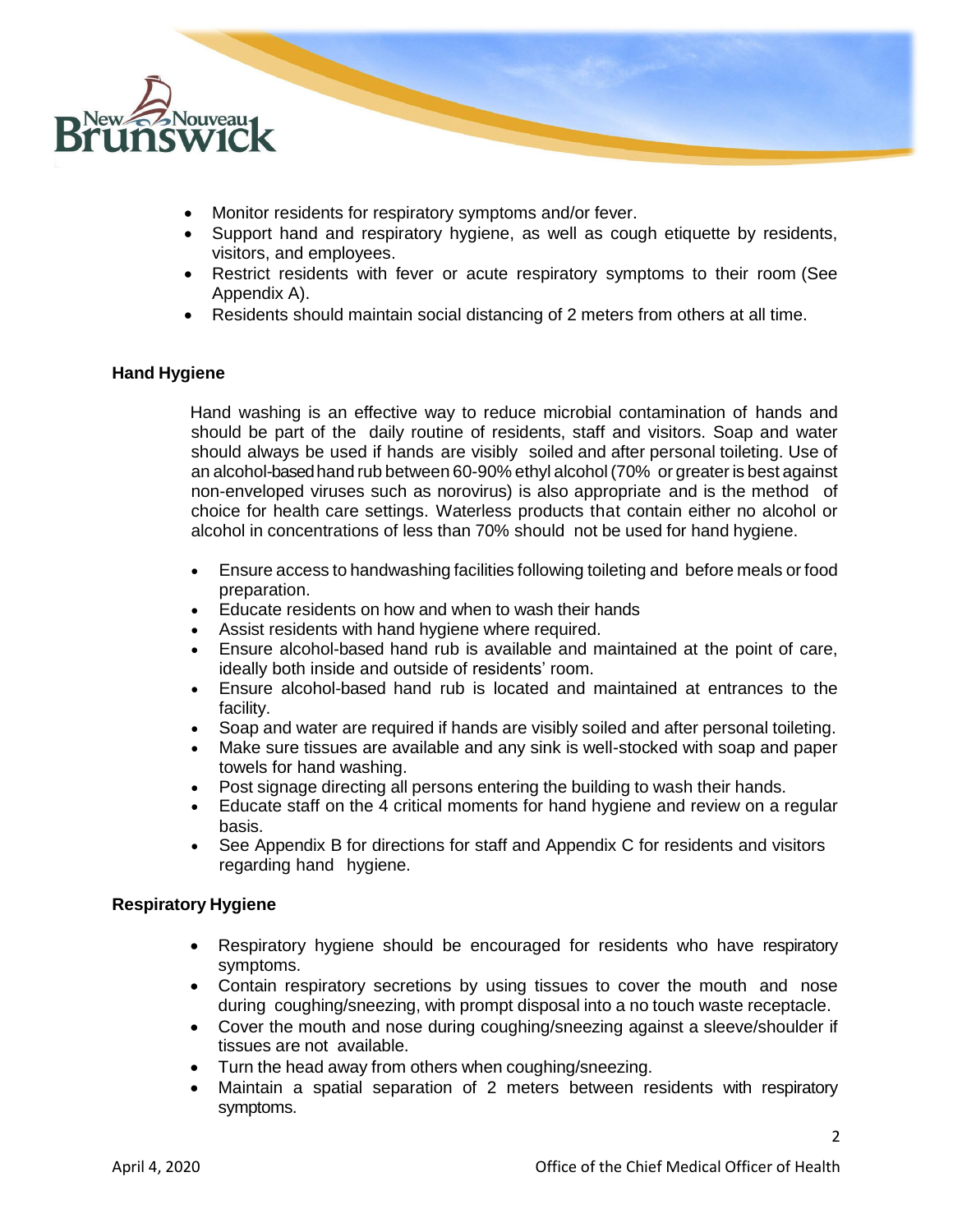

# **Personal Protective Equipment (PPE)**

Any aerosol-generating medical procedures (AGMP) performed on patients with suspect or confirmed COVID-19 require additional precautions including use of N95 respirator. **Any AGMP should be avoided in the home environment**. If an AGMP is required, consideration should be given to transferring the case/PUI to hospital due to the need for [Additional Precautions.](https://www.canada.ca/en/public-health/services/publications/diseases-conditions/routine-practices-precautions-healthcare-associated-infections.html)

AGMPs include:

- non-invasive positive pressure ventilation (CPAP, BiPAP)
- nebulized therapy

## **Oxygen therapy is not considered an AGMP.**

Provide the right supplies to ensure easy and correct use of PPE. (see Appendix D)

- Use of personal protective equipment (PPE) for asymptomatic patient care is not indicated.
- Staff should wear disposable gloves when in direct contact with the ill person, or when in direct contact with the ill person's environment as well as soiled materials and surfaces. Hand hygiene should be performed before putting gloves on and after removing them
- Post signs on the door or wall outside of the resident room that clearly describe the type of precautions needed and required PPE.
- Make PPE, including procedure facemasks, eye protection, gowns, and gloves, available immediately outside of the resident room if required.
- Position a trash can near the exit inside any resident room to make it easy for employees to discard PPE.
- Residents who are not sick are discouraged from using facemasks.

#### **Staff:**

- Provide staff with training and reminders on hand hygiene, proper use of PPE and their responsibility to monitor respiratory symptoms and stay home when sick.
- Ensure staff have access to information on COVID-19, infection prevention and control precautions and have a chance to practice putting on and taking off protective equipment [PHAC Infection Prevention](https://www.canada.ca/en/public-health/services/publications/diseases-conditions/routine-practices-precautions-healthcare-associated-infections.html) Control Measures
- Should staff develop symptoms while at work they should immediately exclude themselves from the resident environment, don a medical / procedure mask, clean their hands, and notify their supervisor, and call 1-833-475-0724.
- If a staff is in contact with a known person with COVID-19 they should self-isolate at home for 14 days and monitor their symptoms.
- If a staff is a contact of someone who travelled outside New Brunswick, they should selfmonitor for 14 days and self-isolate if develop symptoms.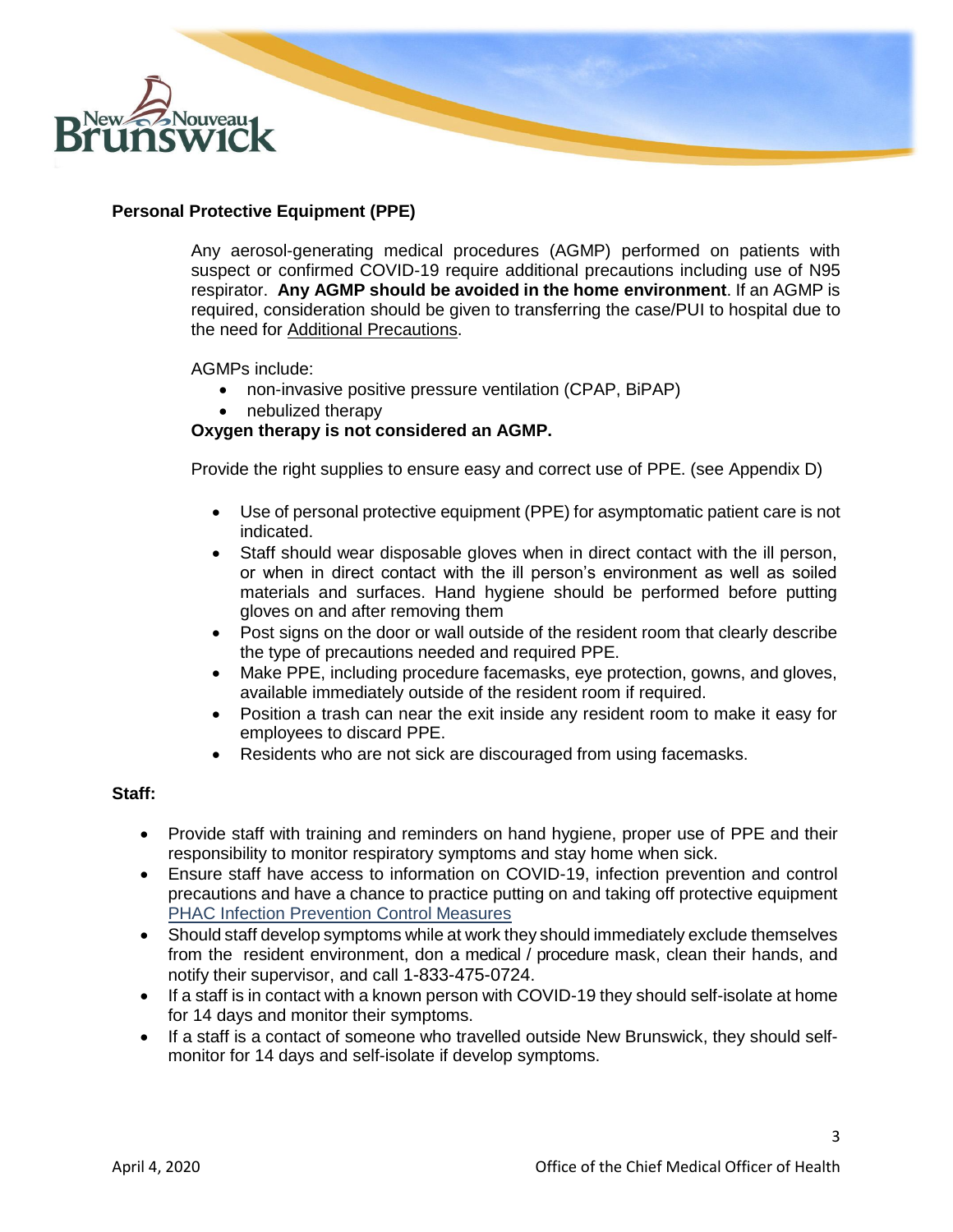

- Health Care workers and staff that are symptomatic (new onset/exacerbation of chronic cough or fever) and provide direct patient contact should be tested for COVID-19 **regardless of travel history,** and they should stay off work and self-isolate until test results are negative.
- A dedicated telephone line has been set up for Health Care workers and staff to call should they develop symptoms compatible with COVID-19; (new onset/exacerbation of chronic cough or fever) at 1-833-475-0724.
- Plan for fluctuating staffing levels by identifying essential functions and creating plans for continuity of operations.
- Staff should avoid working in different facilities when possible.
- If there is an **outbreak** in one of the facilities, **restrict staff** from moving around to a different facility.
- Consider what your residential care facility would require to maintain critical operations.
- Cross-train personnel to perform essential functions so the workplace can operate even if key staff are absent.

## **Communication:**

- Prepare and practice calm, reassuring and accurate communication with residents, their families and other stakeholders. Acknowledge the seriousness of the situation and the feelings of fear and anxiety that might produce. Share only the facts from trusted sources:
	- o [www.gnb/coronavirus](http://www.gnb/coronavirus)
	- o [https://www.canada.ca/en/public-health/services/diseases/2019-novel](https://www.canada.ca/en/public-health/services/diseases/2019-novel-coronavirus-infection.html)[coronavirus-infection.html](https://www.canada.ca/en/public-health/services/diseases/2019-novel-coronavirus-infection.html)
- Keep residents and employees informed if a case of COVID-19 is identified in the ARF.
- Describe what actions the facility is taking to protect them, including answering their questions and explaining what they can do to protect themselves and their fellow staff and residents.
- Staff should monitor Public Health information to understand COVID-19 activity in their community to help inform their evaluation of individuals with unknown respiratory illness. If there is transmission of COVID-19 in the community, in addition to implementing the precautions described above for residents with acute respiratory infection, facilities may also consult with public health authorities for additional guidance if required.

#### **Ill Residents:**

Early epidemiologic evidence suggests that the majority of people who develop COVID-19 will have mild illness and may not require care in a hospital. It is important that people who do not require hospital-level care convalesce at home as long as effective self-isolation and appropriate monitoring (i.e. for worsening of illness) can be provided.

Restrict residents with fever or acute respiratory symptoms to their room. If they must leave the room for medically necessary procedures, have them wear a medical / procedure facemask (if tolerated).

4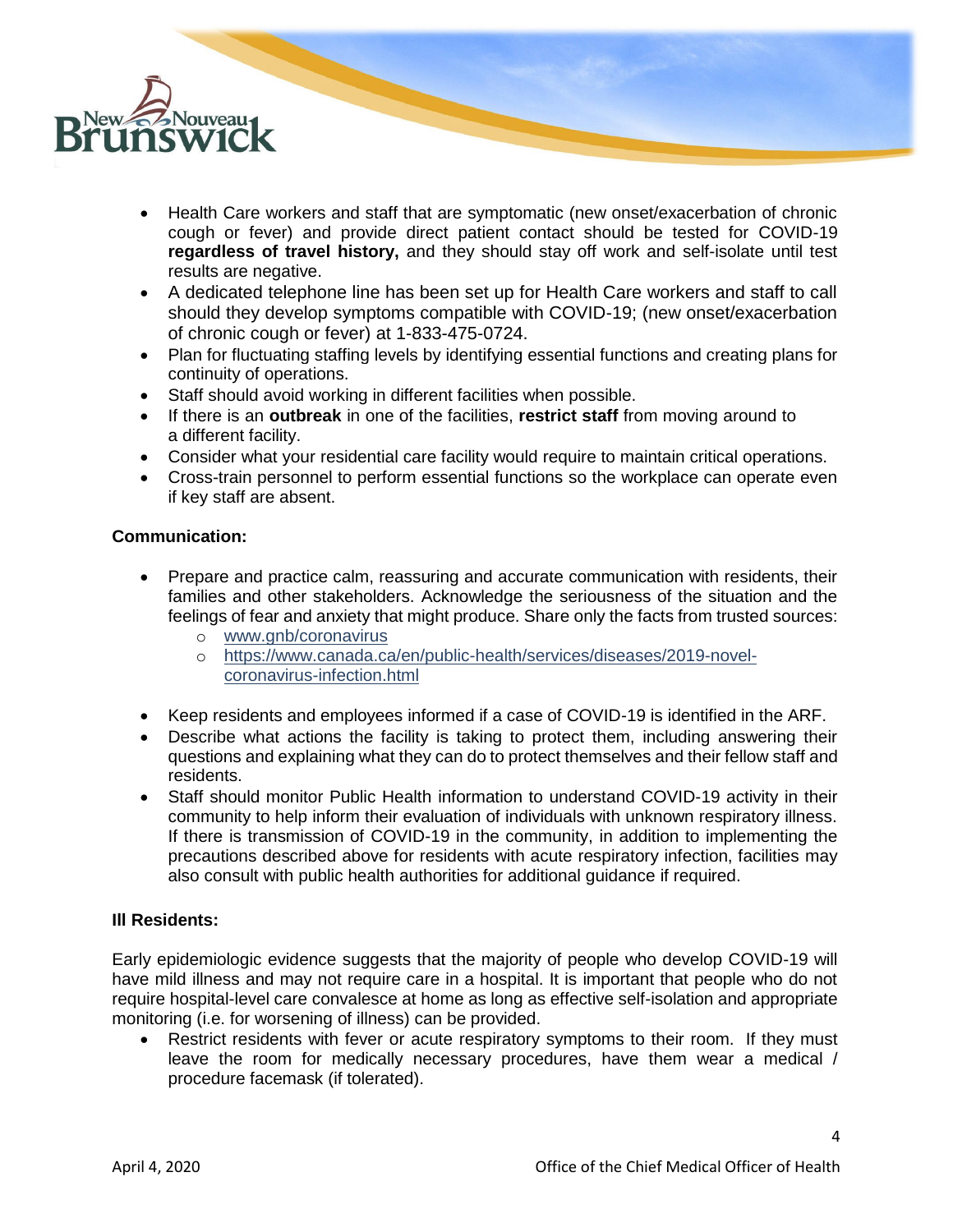

• In general, for care of residents with undiagnosed respiratory infection or COVID-19 use standard, contact, and droplet precautions with eye protection.

## **Environment:**

#### **Environmental cleaning of the ill resident's room**

- Clean and disinfect the room twice a day with special attention to all horizontal and frequently touched surfaces for the duration of illness.
- Ensure all staff responsible for the environment adhere to required cleaning and disinfection practices.
- Increased frequency of cleaning and disinfecting high-touch surfaces is significant in controlling the spread of microorganisms during a respiratory infection outbreak. Environmental cleaning products registered in Canada with a Drug Identification Number (DIN) and labelled as a broad-spectrum virucide are sufficient for use. All surfaces, especially those that are horizontal and frequently touched, should be cleaned and disinfected at least twice daily and when soiled.

#### **Resident care equipment**

- Ensure all staff responsible for utilizing resident care equipment is adhering to required cleaning and disinfection practices.
- All shared equipment is cleaned and disinfected before reuse by another resident.
- Appropriate cleaning techniques are used.
- Appropriate disinfection solutions are used.
- Ensure correct disinfectant concentration per manufacturer's directions.
- Ensure correct wet contact times.
- Electronic games, toys/games, personal effects are not to be shared.
- All care equipment (e.g., thermometers, blood pressure cuff, commodes, etc.) used with an ill resident should be dedicated to that resident.
- Single person/resident devices are discarded after use with one resident (may be more than one use).
- Single use devices are discarded in a waste receptacle after a single use on one resident.

#### **Laundry**

- Contaminated laundry should be placed into a laundry bag or basket with a plastic liner and should not be shaken.
- Gloves and a medical/procedure mask should be worn when in direct contact with contaminated laundry.
- Clothing and linens belonging to the ill person can be washed together with other laundry, using regular laundry soap and hot water (60-90°C).
- Laundry should be thoroughly dried.
- Hand hygiene should be performed after handling contaminated laundry and after

5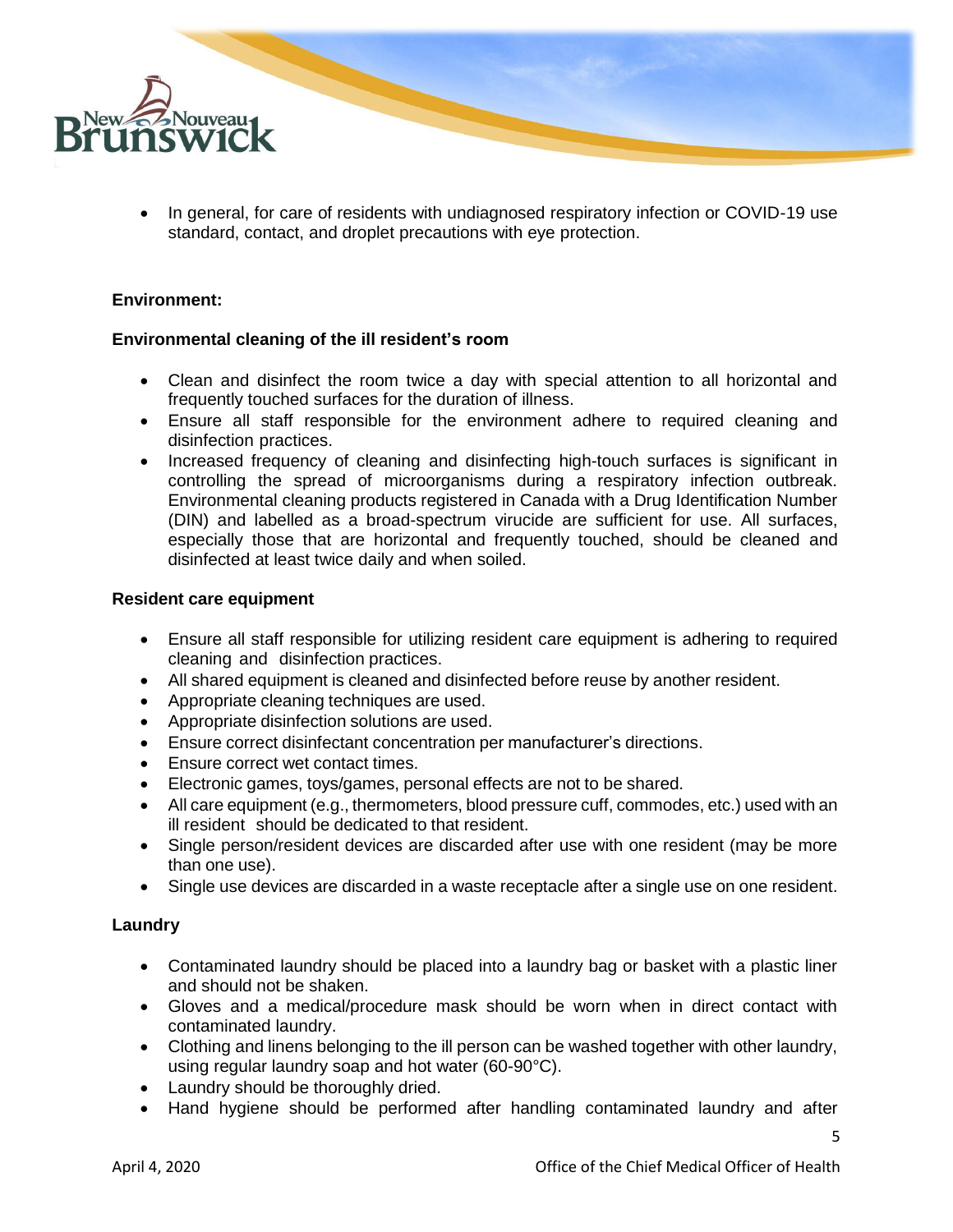

removing gloves.

• If the laundry container comes in contact with contaminated laundry, it should be disinfected

# **Cohorting**:

- Consider identifying dedicated employees to care for COVID-19 patients
- Residents suspected or confirmed to have COVID-19 should be cared for in single rooms if possible.
- Perform a risk assessment to determine resident placement and/ or suitability for cohorting when single rooms are limited.
- Consider cohorting residents and staff to the affected unit/wing to ensure there is no contact with the staff/residents in the unaffected units/wings. If possible, further cohort staff, so one group cares for the ill residents and a second cohort cares for the non-ill residents on the affected unit/wing.
- If cohorting is not possible in a shared room, privacy curtains should be drawn between beds. When possible there should be a minimum of two meters between the beds.
- Residents who have recovered from COVID-19 can be cohorted with either group.
- Post infection control signage at the room entrance indicating droplet and contact precautions are required upon entry of the room.
- When cohorting each resident must be isolated separately. Hand hygiene and a change of gown and gloves is required between contact with each resident and/or a resident's environment.

# **Admissions, Readmissions, Transfers**:

- Notify facilities and Ambulance NB prior to transferring a resident with an acute respiratory illness, including suspected or confirmed COVID-19, to a higher level of care and advise of the required precautions for the resident being transported.
- Admission with a resident diagnosed with COVID-19 into a ARF is not recommended.
- Movement/ transport of residents with suspected or confirmed COVID-19 should be restricted to essential medical reasons.
- Residents with COVID-19 who must leave their room for essential medical reasons should adhere to respiratory and hand hygiene and wear a mask.
- Should it be necessary to readmit residents who have not had COVID-19 into a facility where there is a case of COVID-19 consult with the MOH.

#### **Communal /Social Activities:**

- Cancel or re-schedule some or all social/group activities as needed
- Restrict all well residents to their rooms as much as possible.
- Minimize activities to essential activities only. Such essential activities should be defined in advance consider the full spectrum of resident care needs (physical, mental, psychological).
- Serve in-room meals to residents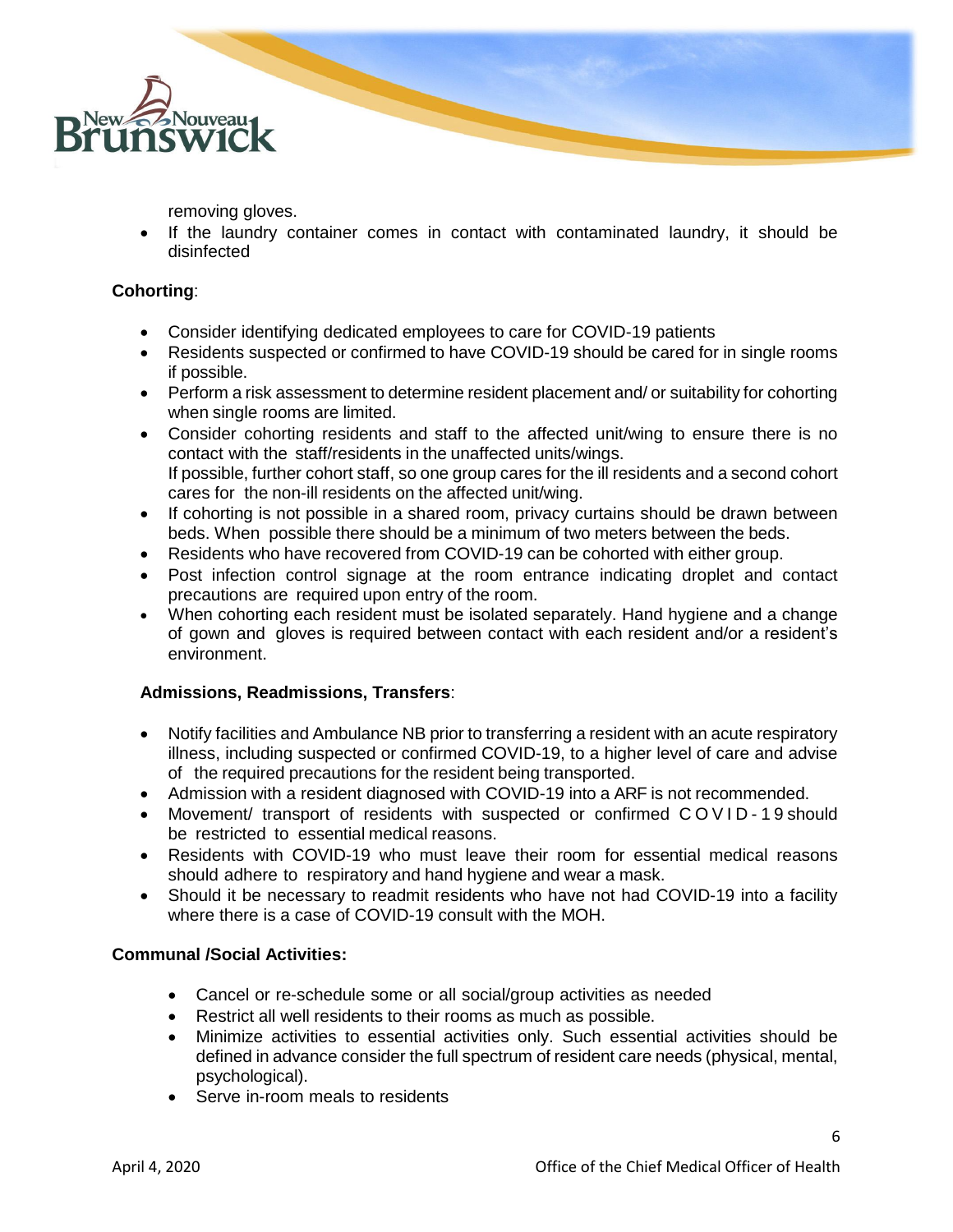

## **Supplies for the home when self-isolating:**

- $\checkmark$  Medical / procedure Masks for case and others in the home
- ✓ Disposable Gloves
- $\checkmark$  Eye protection
- $\checkmark$  Thermometer
- $\checkmark$  Fever-reducing medications
- ✓ Running water
- $\checkmark$  Hand soap
- ✓ Alcohol based hand sanitizer (ABHS) containing at least 60% alcohol.
- ✓ Tissues
- $\checkmark$  Waste container with plastic liner
- $\checkmark$  Regular household cleaning products
- $\checkmark$  Bleach (5% sodium hypochlorite) and a separate container for dilution.
- ✓ Alcohol (70%) prep wipes
- $\checkmark$  Regular laundry soap
- $\checkmark$  Dish soap
- $\checkmark$  Disposable paper towels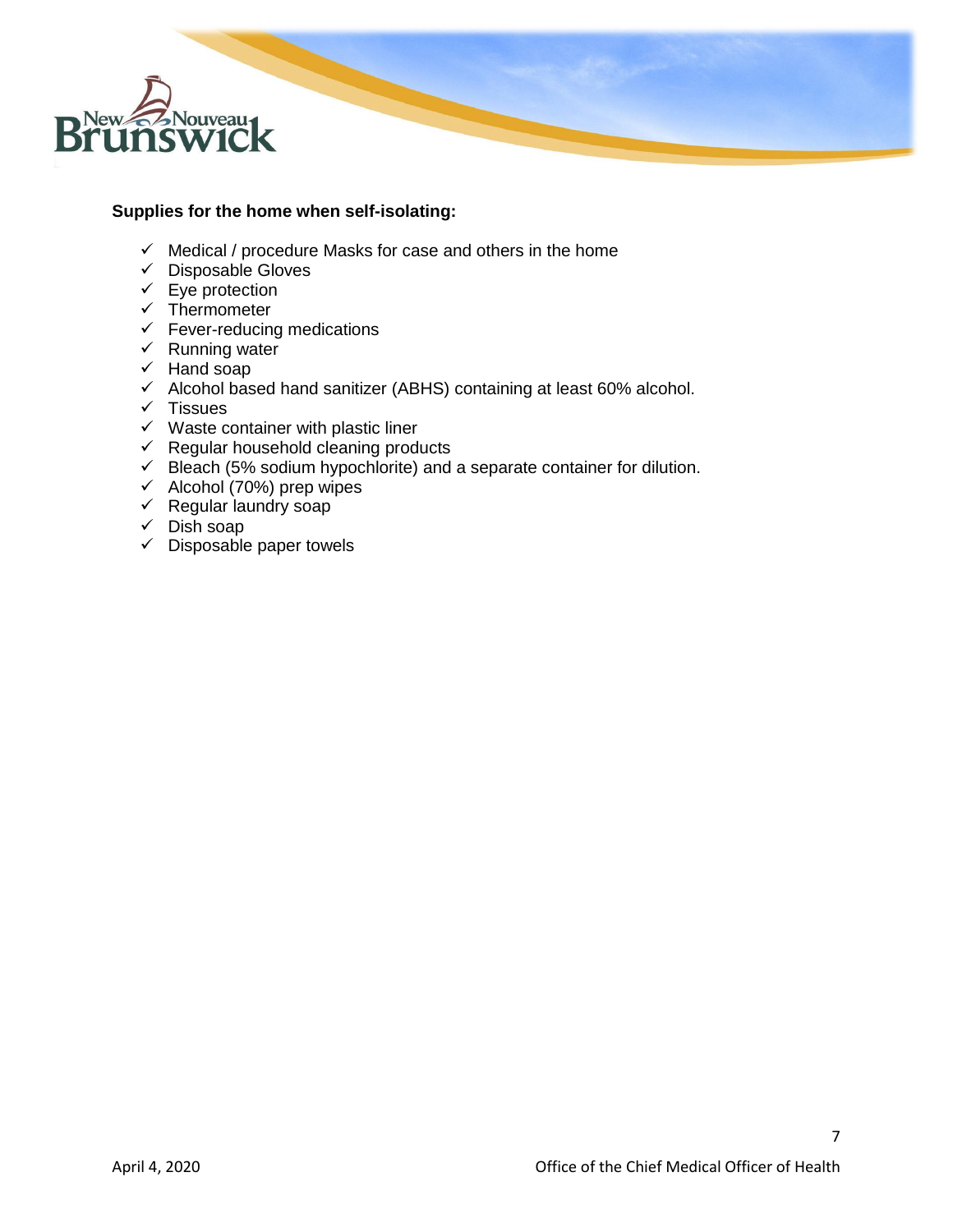

# **Appendix A Instructions for Self-isolating**

# **Self-Isolation**

You have been asked to isolate yourself because you might have been diagnosed with COVID-19 or you might be at risk of developing COVID-19. Self-isolation means staying at home and avoiding contact with other people to help prevent the spread of disease to others in your home and your community.

## **For the next 14 days, it is expected that you take the following measures:**

#### **Limit contact with others**

- Do not leave home unless absolutely necessary, such as to seek medical care.
- Do not go to school, work, other public areas or use public transportation (e.g., buses, taxis).
- Arrange to have groceries and supplies dropped off at your door to minimize contact.
- Stay in a separate room and use a separate bathroom from others in your home, if possible.
- If you have to be in contact with others, keep at least 2 metres between yourself and the other person. Keep interactions brief.
- Avoid contact with individuals with chronic conditions, compromised immune systems and older adults.
- Avoid contact with pets if you live with other people that may also be touching the pet.
- **Limit the number of caregivers.**

#### **Keep your hands clean**

- Wash your hands **often** with soap and water for at least 20 seconds, and dry with disposable paper towels or dry reusable towel, replacing it when it becomes wet.
	- Wet your hands and apply liquid soap or clean bar soap
	- Rub your hands vigorously together, scrubbing all skin surfaces
	- Pay special attention to the areas around your nails and between your fingers
	- Continue scrubbing for at least twenty seconds (as long as it takes to sing the happy birthday song twice)
	- Rinse your hands and dry them well
- You can also remove dirt with a wet wipe and then use an alcohol-based hand sanitizer.
- Wash your hands
	- Before and after preparing food;
	- Before and after eating;
	- After using the toilet;
	- After you cough or sneeze,
	- Before and after using a surgical/procedure mask
	- After disposing of waste or handling contaminated laundry;
	- Whenever hands look dirty.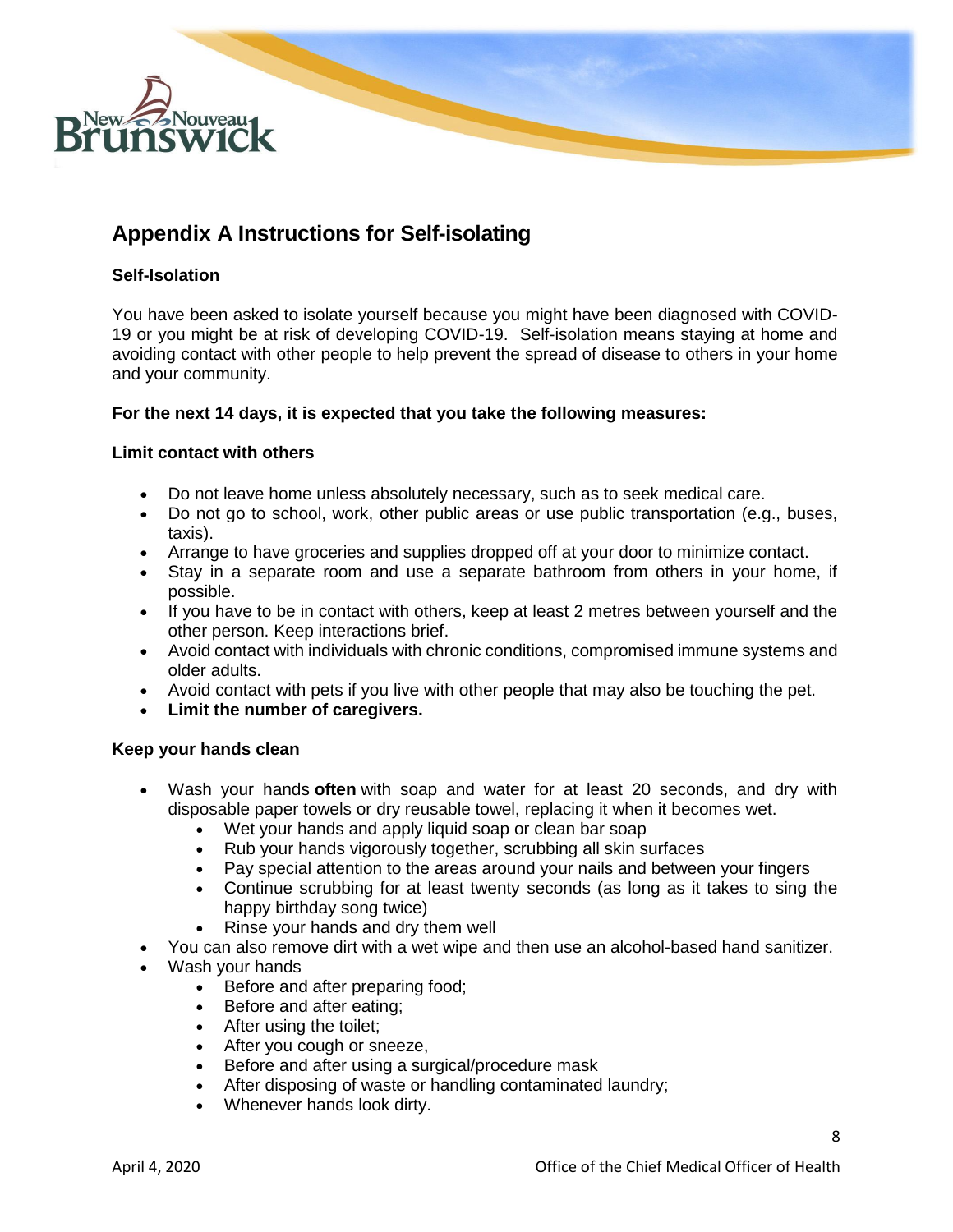

- Avoid touching your eyes, nose and mouth.
- Cough/sneeze into the band of your arm, not your hand, or into a tissue. Dispose of tissues in a lined waste container.
- **Individuals providing care can wear disposable** gloves when in direct contact with the person in isolation, or when in direct contact with soiled materials and surfaces.

## **Avoid contaminating common items and surfaces**

- Do not share personal items with others, such as toothbrushes, towels, bed linen, utensils or electronic devices.
- At least once daily, clean and disinfect surfaces that you touch often, like toilets, bedside tables, doorknobs, phones and television remotes using a diluted bleach solution (1 part bleach and 9 parts water) or regular household disinfectants. Household disinfects should have a DIN number and state that they are effective against viruses.
- Clothing and linens belonging to the person in isolation can be washed together with other laundry, using regular laundry soap and hot water (60-90 $^{\circ}$  C). Laundry should be thoroughly dried. Laundry containers can be disinfected as above.
- Place contaminated items that cannot be cleaned in a lined container, secure the contents and dispose of them with other household waste.
- Put the lid of the toilet down before flushing.

#### **Monitor your symptoms daily**

- Monitor your health and symptoms daily.
- Record your temperature daily. If you are taking medication to reduce fever (e.g. acetaminophen/ Tylenol or ibuprofen/Advil), record your temperature at least 4 hours after your last dose of fever-reducing medicine.
- If you develop symptoms or your symptoms get worse immediately contact Tele-care 8- 1-1 or Public Health. Describe your symptoms and history. They will provide advice on what you should do.

#### **Care for yourself**

- Get some rest, eat a balanced diet and nutritious food, and stay hydrated with fluids like water. Over the counter medication can be used to reduce fever and aches.
- Staying at home and not being able to do normal everyday activities outside of the home can be socially isolating. Stay in touch with family and friends by phone or computer.
- Call your employer/school administration and share what Public Health has asked you to do so alternative work/study arrangements can be made where possible.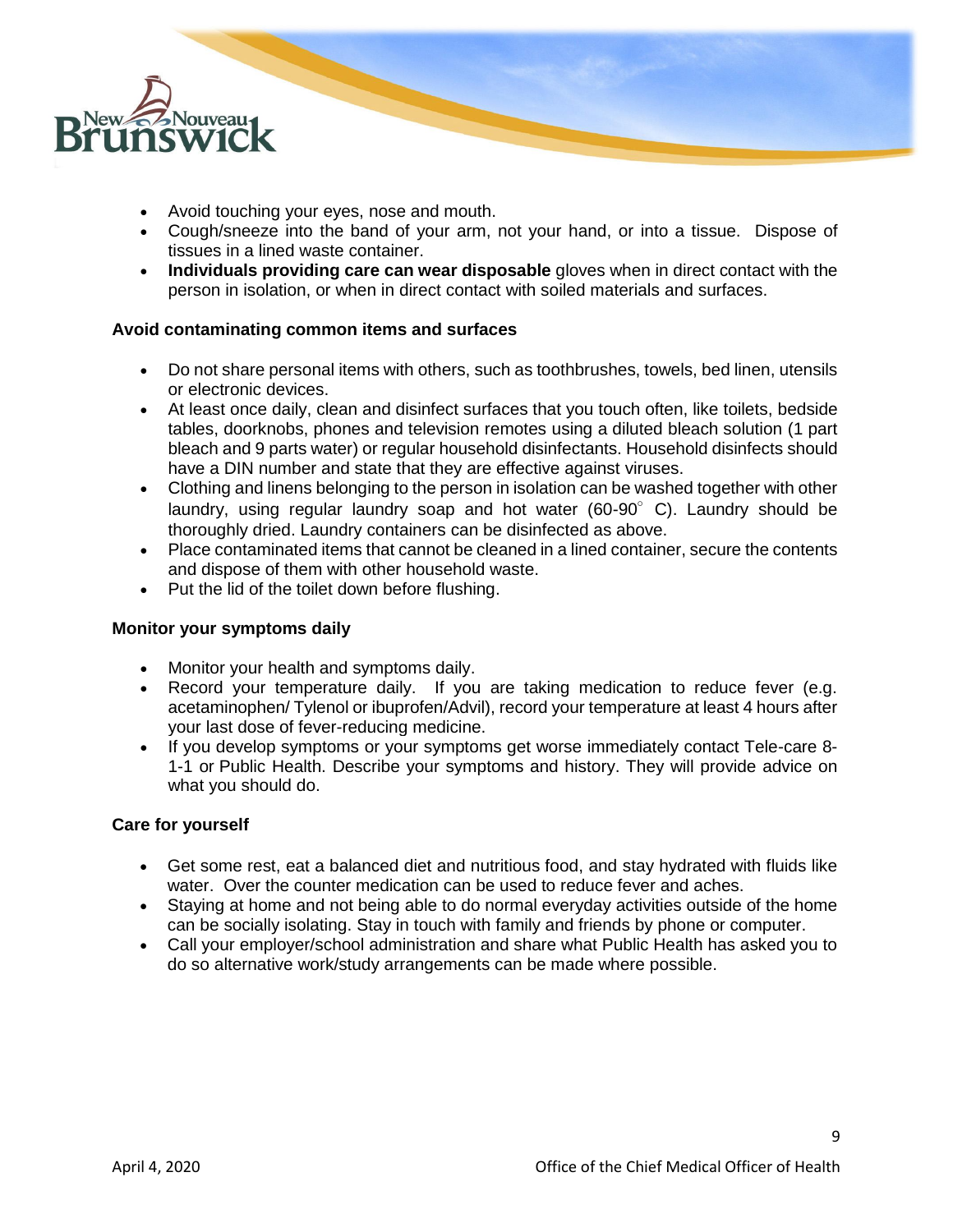

# **Appendix B: Hand Hygiene for staff**

Hand hygiene is the single most effective measure to prevent the transmission of Health Care Associated Infections (HCAI). It has been documented that HCAIs kill 8,000-12,000 Canadians every year. Good hand hygiene saves lives and reduces the strain on our healthcare system.

Hands must be cleaned at the point of care and it is crucial that hand hygiene is performed at these 4 critical times:

- 1. Before initial resident/resident environment contact.
- 2. Before aseptic procedure.
- 3. After body fluid exposure risk.
- 4. After resident/resident environment contact.

Personal hand hygiene should also be performed:

- Before assisting residents with feeding
- Before and after preparing food
- After using the toilet
- After blowing your nose, coughing or sneezing

*If there is visible soiling, hands should be washed with soap and water.*

#### **Follow these simple instructions when washing your hands with soap and water:**

- 1. Wet hands with warm water.
- 2. Apply soap and rub for 15 20 seconds all surfaces including front and back of hands, between fingers, around nails (especially cuticles), thumbs and wrists.
- 3. Rinse well.
- 4. Dry with a paper towel.
- 5. Turn off faucet without re-contaminating hands, for example, use towel to turn off taps.

*Follow these simple instructions when using an alcohol-based hand rub:*

- 1. Apply a measured pump of the product (enough of the product to cover all surfaces of the hand) into your open palm.
- 2. Rub into hands covering all surfaces including front and back of hands, between fingers, around nails (especially cuticles), thumbs and wrists.
- 3. Rub until dry.

Hands must be fully dry before touching the resident or the environment/equipment for the alcohol-based hand rub to be effective and to eliminate the extremely rare risk of flammability in the presence of an oxygen- enriched environment.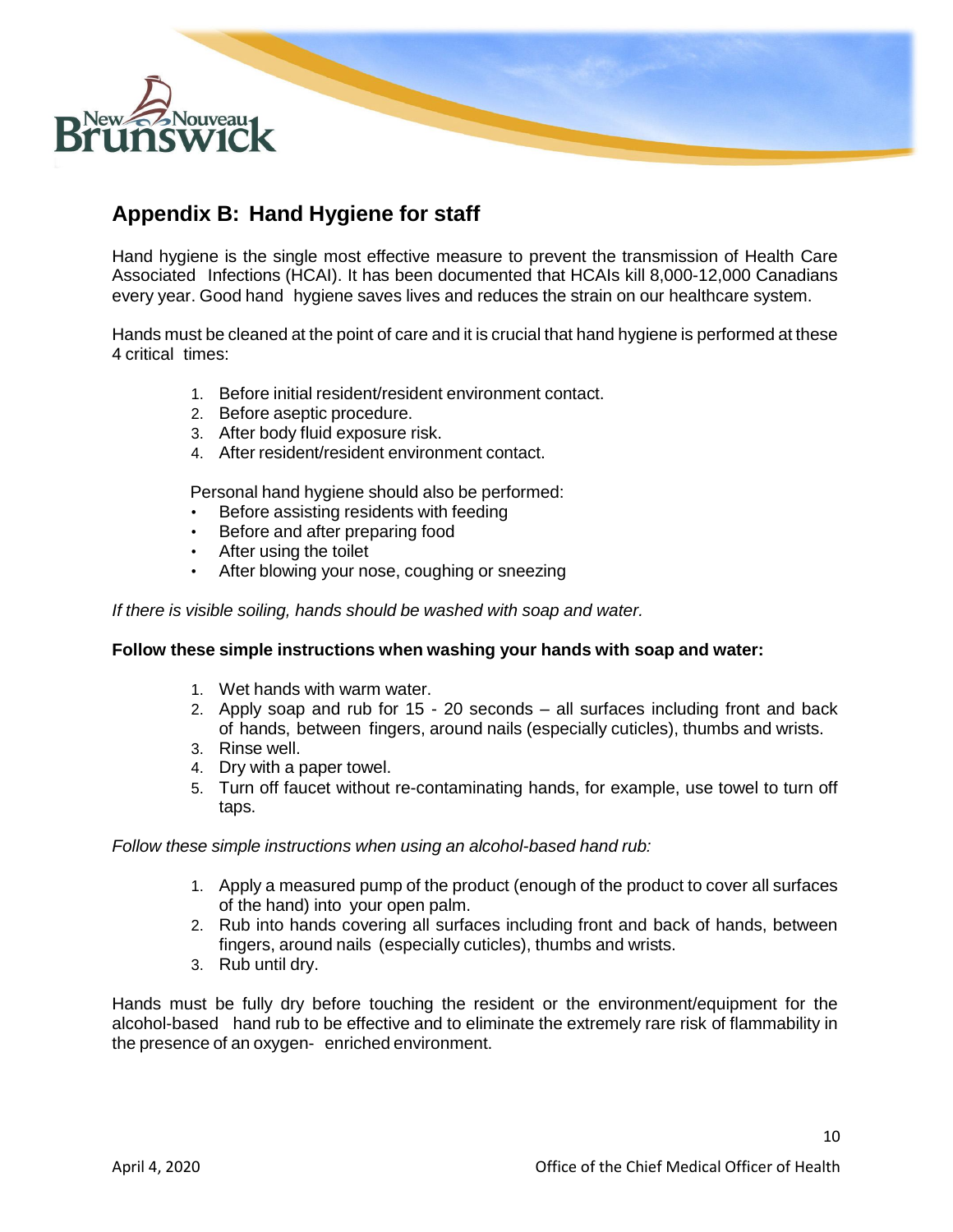

# **Appendix C: Hand Hygiene for Residents and Visitors**

Hand washing is the single best way to prevent spread of infection. It is estimated that 80% of common infections such as the cold and flu are spread by unwashed hands. Good hand washing technique is easy to learn.

*If there is visible soiling, hands should be washed with soap and water.*

#### **Follow these simple instructions when washing your hands with plain soap and water:**

- 1. Wet hands with warm water.
- 2. Apply soap and rub for 15 20 seconds all surfaces including front and back of hands, between fingers, around nails (especially cuticles), thumbs and wrists.
- 3. Rinse well.
- 4. Dry with a paper towel.
- 5. Turn off faucet without re contaminating hands, for example, use towel to turn off taps.

*Follow these simple instructions when using an alcohol based hand rub:*

- 1. Apply a measured pump of the product (enough of the product to cover all surfaces of the hand) into your open palm.
- 2. Rub into hands covering all surfaces including front and back of hands, between fingers, around nails (especially cuticles), thumbs and wrists.
- 3. Rub until dry.
- 4. If using an alcohol based hand rub, remember alcohol is flammable

*When to clean your hands:*

- Before meals
- Before feeding children, including breastfeeding
- Before and after preparing food
- Before and after visiting our residents
- Before and after visiting with people who are sick
- After using the toilet
- After changing diapers or helping someone toileting
- After blowing your nose, coughing or sneezing
- After playing with shared toys
- After handling animals or their waste

11